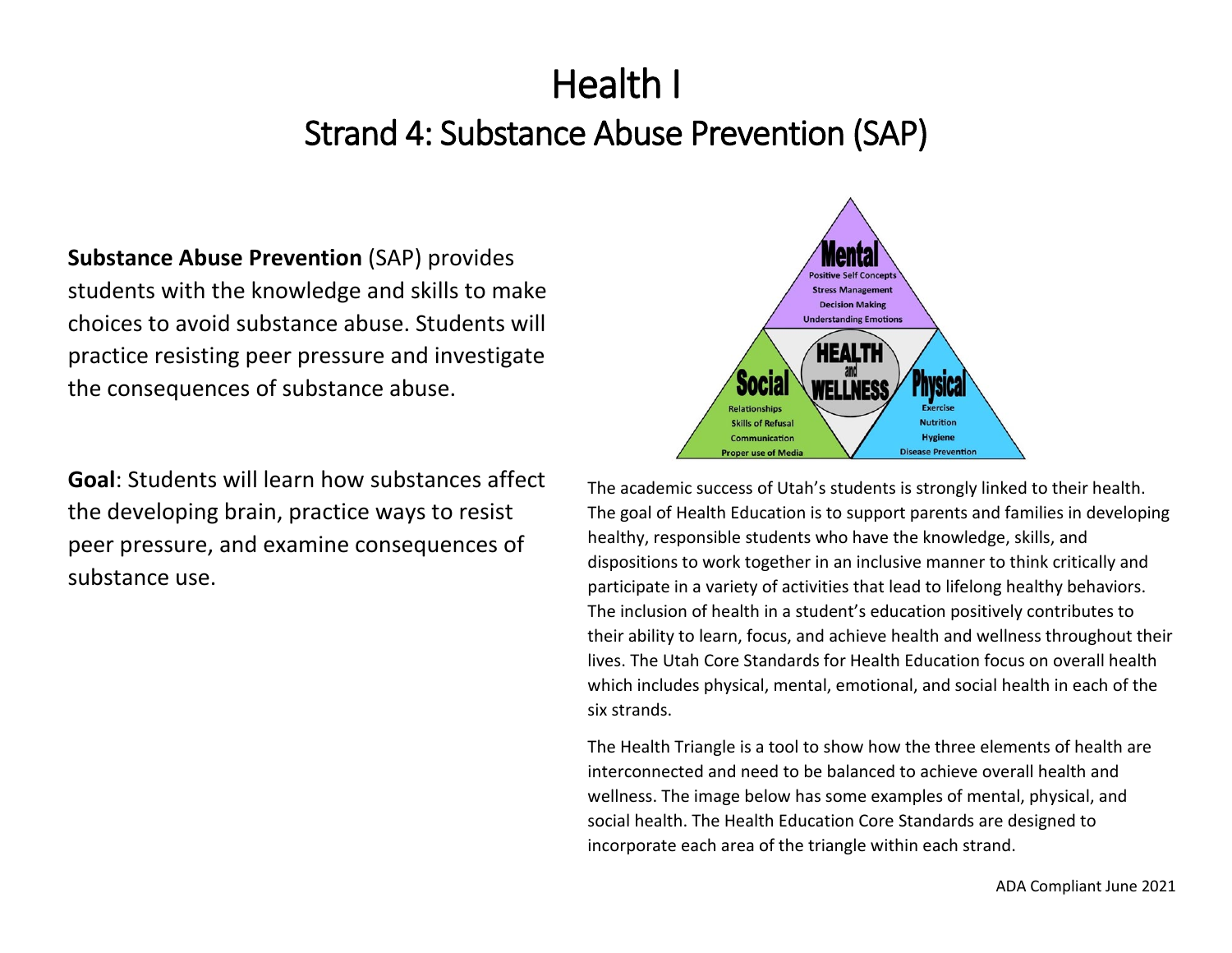# **Standard HI.SAP.1**

Practice methods to resist peer pressure with regards to alcohol, tobacco, nicotine, and other substances, including the misuse of prescription drugs.

#### **Concepts and Skills to Master**

- Explore positive alternatives to substance use when experiencing stress, adversity, or peer pressure.
- Practice strategies to stand up to pressures and influences to engage in unhealthy behaviors.
- Botvin LST Lessons

#### **Critical Background Knowledge**

Standard 6.SAP.1: Practice ways to resist negative peer pressure in a variety of situations and environments.

#### **Related Standards: Current Grade Level**

Standard HI.HF.2: Research factors that contribute to decisions and apply effective decision-making strategies.

Standard HI.HF.3b: Explain the importance of taking responsibility for one's actions and behaviors and discuss locus of control.

Standard HI.HF.4: Demonstrate assertiveness and other effective ways to communicate personal boundaries and show respect for the boundaries of others. Standard HI.HD.8b: Identify effective ways to communicate personal boundaries and show respect for the boundaries of others to foster healthy relationships. Standard HI.HD.9c:

#### **Related Standards: Future Grade Level**

Standard HII.SAP.1: Explore risk and protective factors for making healthy decisions about substance use.

## **Standard HI.SAP.2**

Analyze media and marketing tactics used to promote alcohol, tobacco, nicotine, and other drug products.

#### **Concepts and Skills to Master**

- Watch and analyze commercials from on-line, and printed media. Discuss common advertising techniques.
- Botvin LST Lessons.

#### **Critical Background Knowledge**

Standard 6.SAP.1: Practice ways to resist negative peer pressure in a variety of situations and environments.

#### **Related Standards: Current Grade Level**

Standard HI.SDP.3: Investigate the effects of media and technology on mental, emotional, physical, and social health (e.g., dopamine levels, sleep).

Standard HI.N.3: Explore advertising claims and potential health consequences for dietary supplements, popular fad diets, and weight-loss products.

#### **Related Standards: Future Grade Level**

Standard HII.SAP.2: Evaluate media and marketing tactics used to promote alcohol, tobacco, nicotine, and other drug products.

# **Standard HI.SAP.3**

Examine the safe use and potential risks of prescription medications, over-the-counter (OTC) medications and herbal or dietary supplements.

#### **Concepts and Skills to Master**

• Use chart, graphic organizer, or other format to examine various prescription and OTC medications, herbal, and dietary supplements. Research the safe use, risks including side effects, abuse potential, and addiction possibility with each.

#### **Critical Background Knowledge**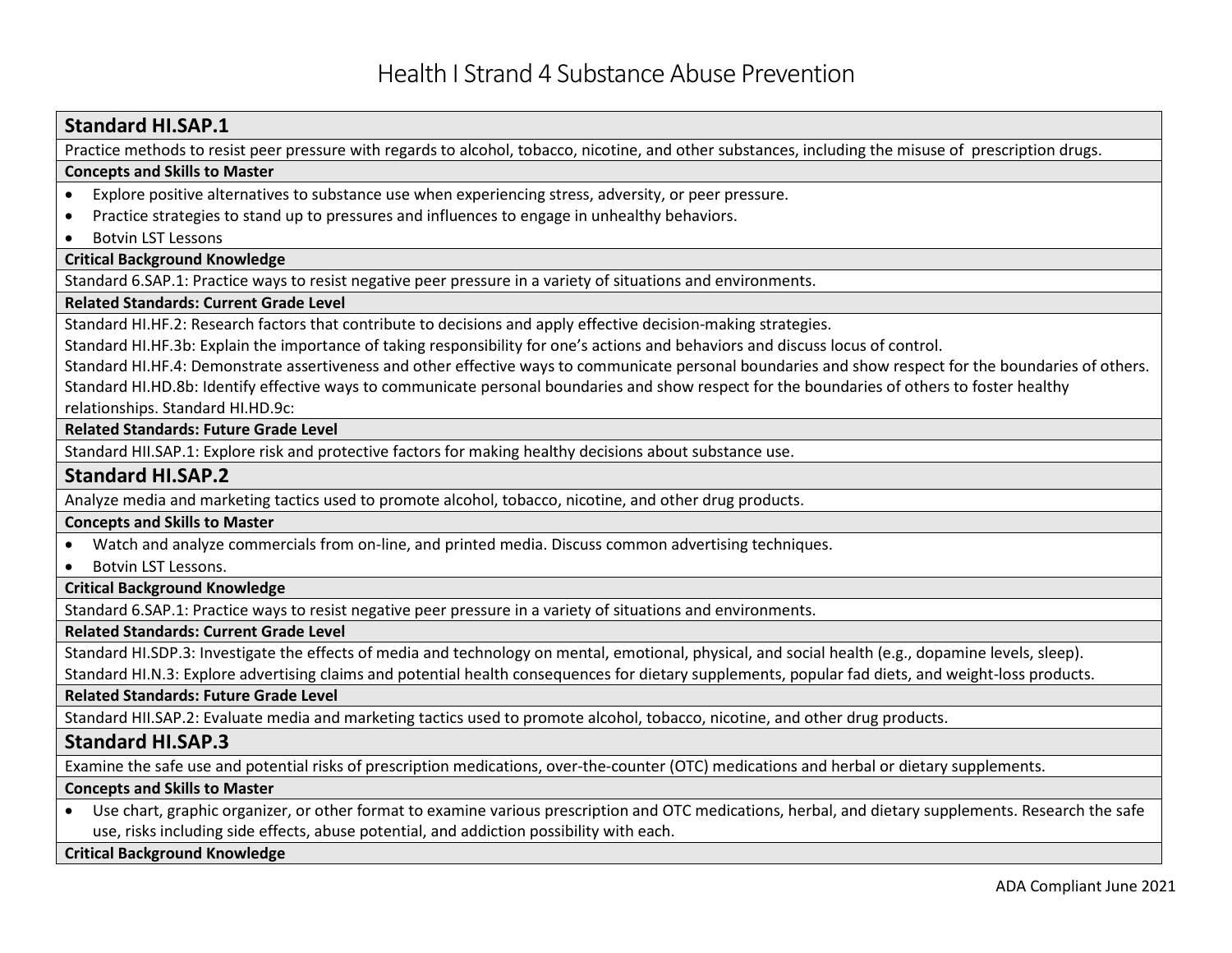Standard 4.SAP.4: Describe the appropriate use of medicines (over-the-counter [OTC] and prescription) and potential dangers of drug interactions. **Related Standards: Current Grade Level** Standard HI.HF.1: Create a health-related SMART goal and explain how using the SMART goal-setting process promotes health and improves selfconfidence. Standard HI.SDP.2: Demonstrate how to apply thoughtful decision-making in health-related situations (e.g., substance use, vehicle safety, sun safety, recreational safety, firearm safety, physical activity, nutritional choices). **Related Standards: Future Grade Level**  Standard HII.SAP.6: Demonstrate how to talk with a health care provider about prescription options, effectiveness, side effects, and interactions of medications. **Standard HI.SAP.4** Investigate potential short and long-term consequences (for example, physical, mental and emotional, social, legal, financial) of alcohol, tobacco, nicotine, and other substance use, including the misuse of prescription drugs. **Concepts and Skills to Master**  • Research and create flip charts with long- and short-term effects of various substances. • Describe how substance use affects brain development (e.g., discussion, PPT, research paper, graphic organizer, TedTalks). • Examine the myths and realities of substance use. • Analyze the legal consequences of underage use and possession of alcohol, tobacco and nicotine products, and illegal drugs (e.g., Not-A-Drop, Tobacco 21, DUI). • Botvin LST Lessons. **Critical Background Knowledge** Standard 6.SAP.2: Describe various ways the media can influence thoughts and feelings that may lead one to take unnecessary risks and develop strategies for minimizing risk (e.g., dangerous activities, unsafe challenges , purchase choices, eating behaviors). Standard 6.SAP.3: Explore consequences for using technology inappropriately and discuss school policies.c **Related Standards: Current Grade Level** Standard HI.HF.1: Create a health-related SMART goal and explain how using the SMART goal-setting process promotes health and improves selfconfidence. Standard HI.SDP.2: Demonstrate how to apply thoughtful decision-making in health-related situations (e.g., substance use, vehicle safety, sun safety, recreational safety, firearm safety, physical activity, nutritional choices). **Related Standards: Future Grade Level** Standard HII.SAP.4: Evaluate the physical, mental, emotional, social, legal, and financial impacts of the use or abuse of alcohol, tobacco, nicotine and other drugs on self, families, and communities. **Standard HI.SAP.5** Explain how addiction is a disease and understand the need for professional intervention.

**Concepts and Skills to Master**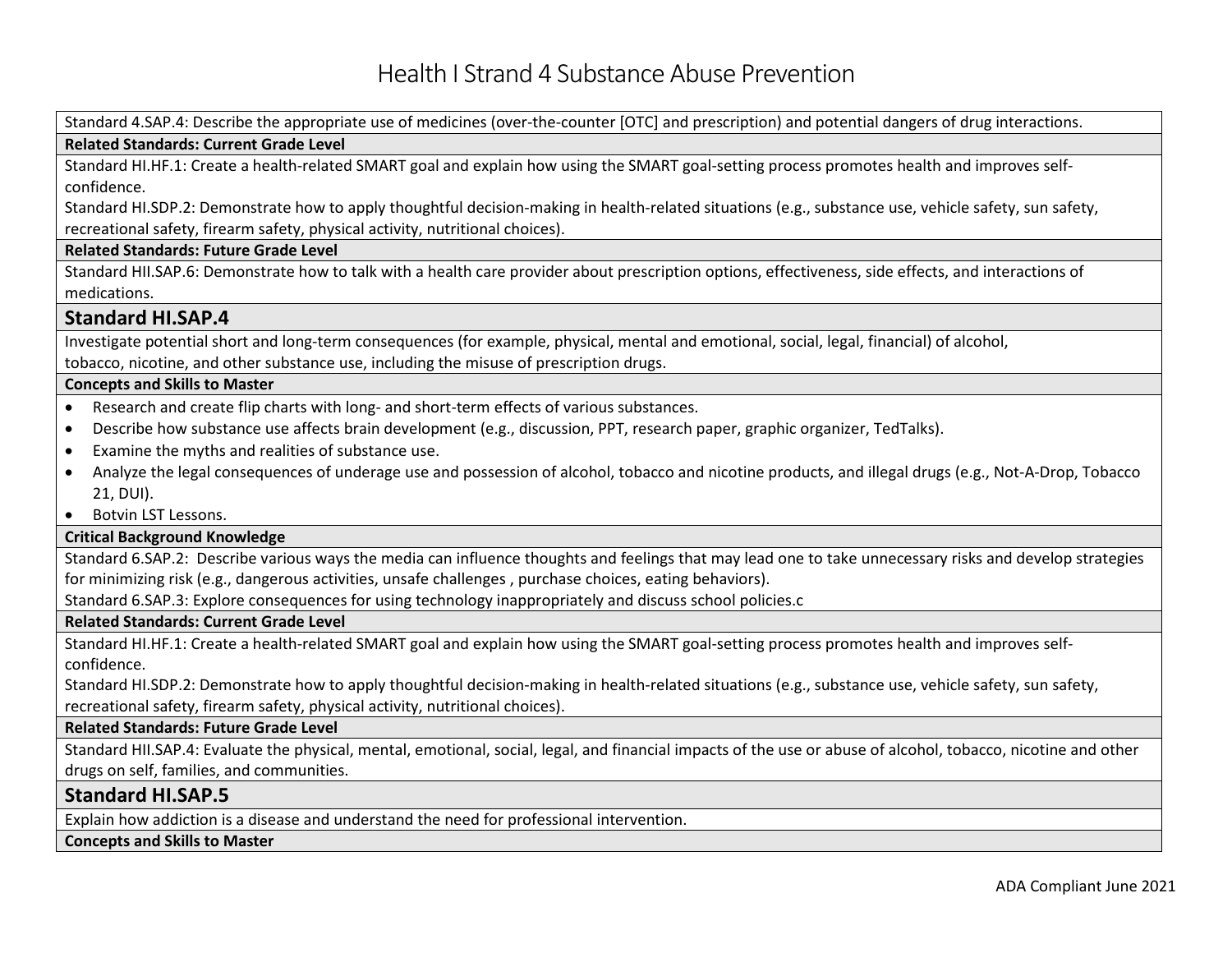# Health I Strand 4 Substance Abuse Prevention

• Discuss the reward mechanism in the brain and how the brain develops during adolescence, including limbic system, dopamine, and reward circuit. Students can identify, define, and discuss addiction and brain development.

• Botvin LST Lessons.

#### **Critical Background Knowledge**

Standard 6.SAP.3: Recognize potential physical, mental, emotional, and social short and long-term consequences of alcohol, tobacco, nicotine, and other substance use.

#### **Related Standards: Current Grade Level**

Standard HI.MEH.2: Identify the risk factors for development and the prevalence of mental health disorders, explain the importance of early intervention and treatment, and locate valid and reliable health services.

#### **Related Standards: Future Grade Level**

Standard HII.SAP.5: Identify community resources available to support individuals impacted by substance abuse and addiction, recognizing that recovery from addiction is possible.

# **Standard HI.SAP.5a**

Identify and recognize the warning signs of addiction

#### **Concepts and Skills to Master**

• Define addiction and identify and discuss what negative life consequences include.

## **Standard HI.SAP.5b**

Identify community resources available to support individuals impacted by substance abuse and addiction.

#### **Concepts and Skills to Master**

• Research local community (e.g., DSAMH, UDOH, NA, OA, HA, AA, Alateen, Alanon) and school resources (e.g., school staff, law enforcement, counselors, nurses) hotlines, online options (including apps) and treatment centers for both the person suffering from substance abuse and addiction and their families.

# **Standard HI.SAP.5c**

Recognize that recovery from addiction is possible.

# **Concepts and Skills to Master**

- Discuss quitting and prevention strategies (e.g., nicotine replacement, detox and withdrawal, support groups, counseling).
- Research addiction and addiction types and create a checklist of warning signs and effects. \*Could be more than substance use

#### **Academic Language**

**Abstinence**: Avoidance of harmful behaviors including the illegal use of drugs and alcohol, tobacco use, and sexual activity.

**Addiction:** The compulsive activity or use of a substance despite any cost to health, family, or social standing. Addiction is a medical condition and requires medical treatment.

**Advocate**: Person who pleads or speaks on another person's behalf. Includes supporting, helping, seeking help, and standing up for self and others.

**Dietary Supplements**: A manufactured product taken orally that contains one or more ingredients, such as vitamins, minerals, herbs or amino acids, that are intended to supplement one's diet that are not considered food.